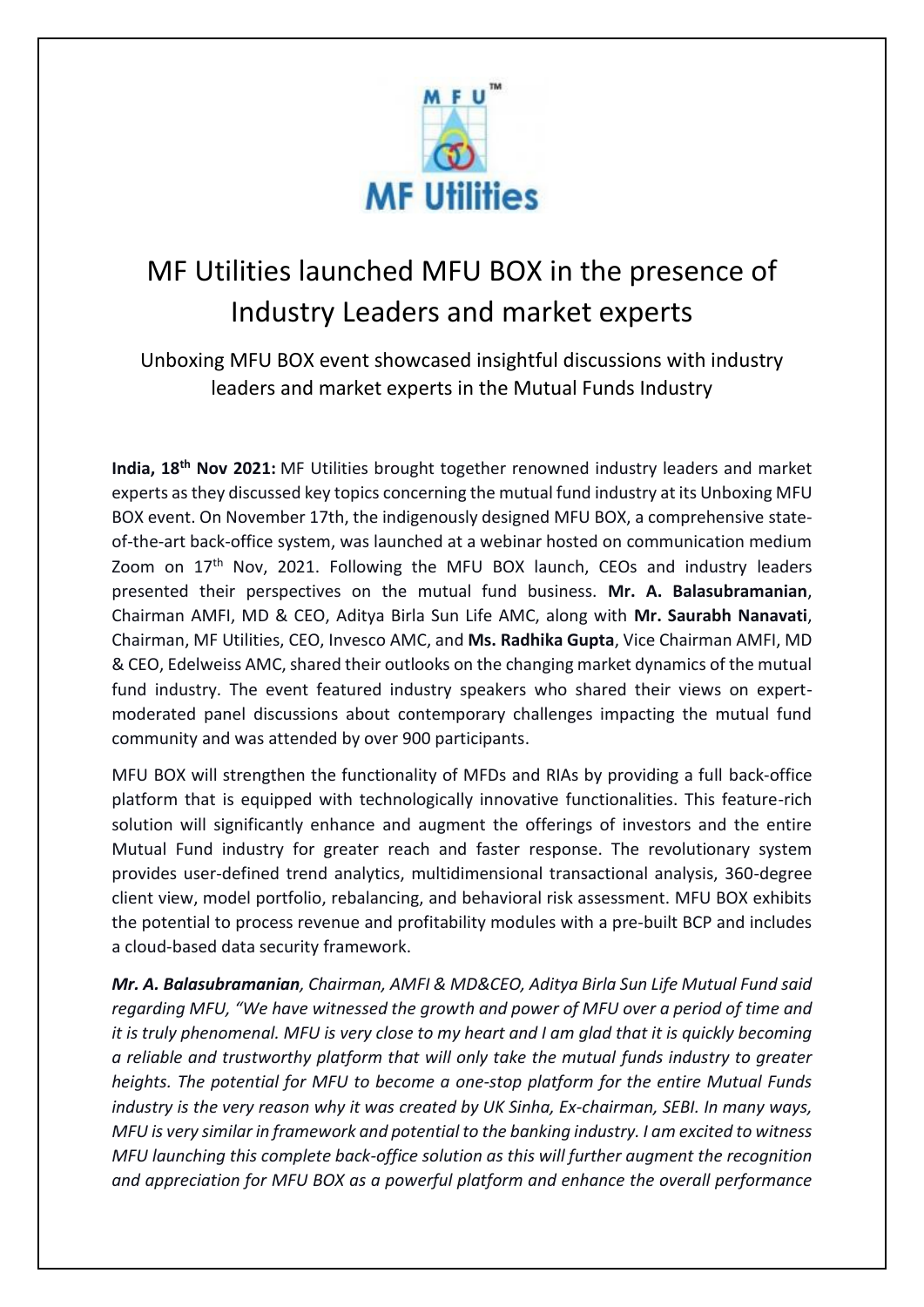*of the industry and the investors in specific. The Government of India is extremely satisfied with how the MF Industry has been channelizing and being a counterforce to the capital market while overdelivering on its commitments to the various stakeholders.* 

*Ms. Radhika Gupta, Vice Chairman AMFI, MD & CEO, Edelweiss AMC said that "MFU BOX is an exciting and promising name for an AMC industry product. The industry needs more distributors and we are on the cusp of a transformation that is viable and scalable by what MFU brings to the table. The shift from real assets to financial assets will certainly put the MF industry on a growth trajectory. With the added input and push from relevant technological solutions such as BOX, MFU is bringing this evolution to reality faster than anticipated. The MF industry will greatly profit from this revolutionary back-office platform and will ease the workload and better the response rate for clients and all stakeholders."*

*Mr. Saurabh Nanavati, Chairman, MF Utilities, CEO, Invesco AMC was hailing the unveiling of MFU BOX and said, "Digital is the way forward and MFU is leading the way for the industry. To grow and scale the mutual funds' industry, technological innovations are necessary to be injected seamlessly into the system. Today, every business is growing by leaning on technology and the digitization of products has helped bring newer clients within the industry. MFU has helped realize this need and has rapidly provided the industry with a very relevant platform to expand and enhance its services. MFU BOX will empower investors to boost their offerings much more efficiently and effortlessly.* 

*According to Mr. Ganesh Ram, MD & CEO, MF Utilities, "MFU is proficient in understanding and tapping into the varied needs and requirements of the market. At such a critical time of recovery, MFU BOX is the answer to bringing a faster and more practical way of delivering insights and delivering client expectations. This will help attract more clients to engage and become a part of the mutual funds industry. MFU BOX is the answer to capitalizing on the various needs and giving the entire industry enormous leverage to upscale and expand their business offerings. We believe that BOX will create a positive disruption and infuse a definitive success to all its users with its unique features."*

As of Oct 31st, 2021, MFU handled a total AUS (Asset under services) of 2.94 lakh crore with a turnover of 1.82 Lakhs Crores. Since its inception, MFU saw 12,30,330 SIP and 7,54,320 CAN (Universal Account Number) registrations apart from managing 14,61,913 NCTs (Noncommercial transactions) and a combined 34,973 registrations for DST (Distributors) and RIA (Registered Investment Advisors).

## **About MFU:**

MF Utilities India Pvt Ltd (MFUI) is the Mutual Fund Industry's "Shared Services" initiative formed by the Asset Management Companies (AMCs) of SEBI registered Mutual Funds with the prime objective to aggregate Mutual Fund transactions from multiple sources and transmit them to the Transfer Agent, thereby bringing in operational efficiency by reducing multiplicity and duplication of activities. It also automates many activities and creates a conducive environment to move from paper-based transactions to digitized transactions. MF Utility (MFU) is an innovative initiative of the Indian Mutual Fund Industry that brings significant benefits to all stakeholders, i.e. Investors, Distributors, RIAs, and Asset